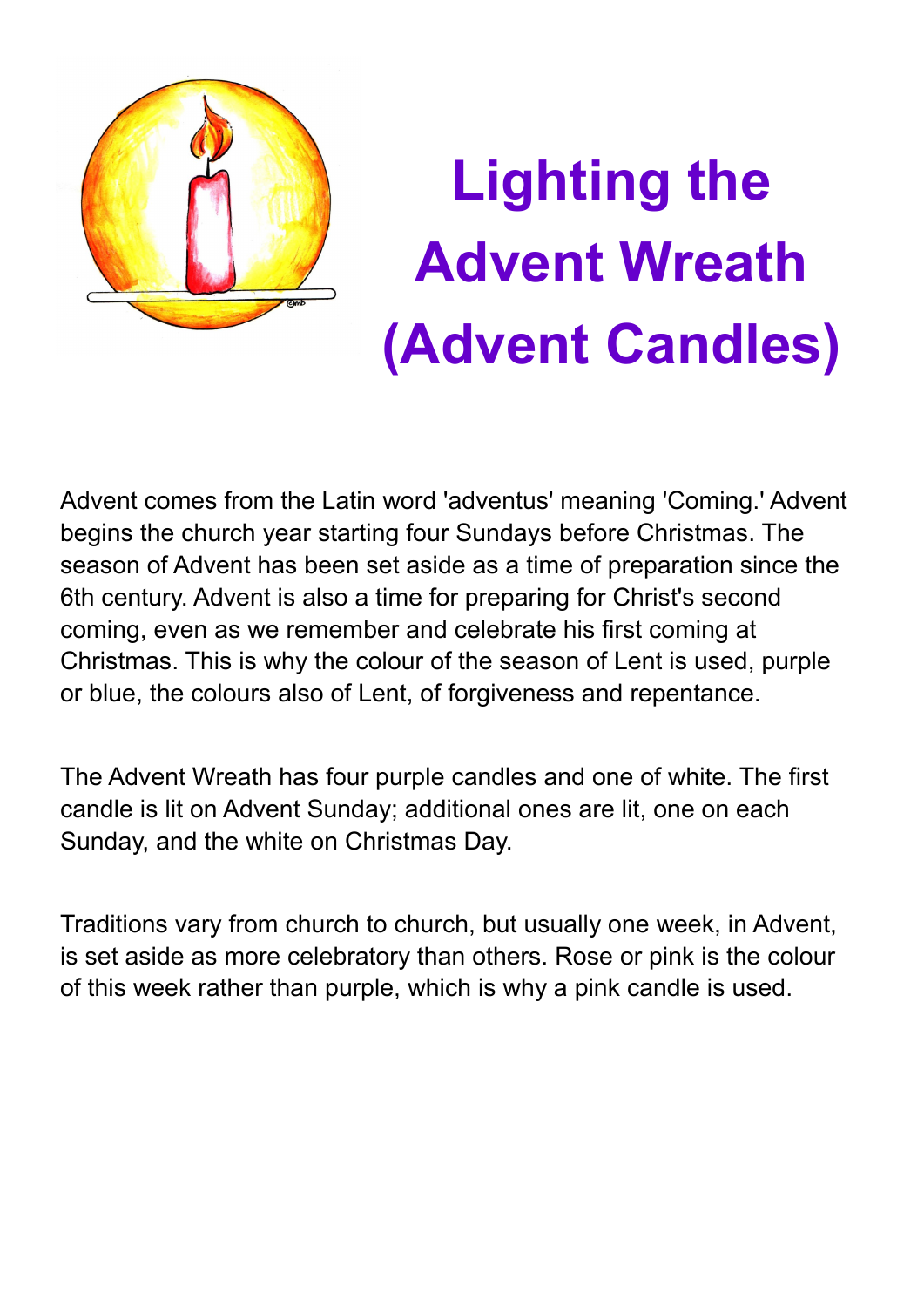#### **Week One**

#### **The Candle of Hope**

The Patriachs We hear the message of hope told to Abraham

#### **Week Two**

#### **The Candle of Peace**

The Prophets We hear from Isaiah of one who will be born Prince of Peace

# **Week Three**

# **The Candle of Love**

John the Baptist John the Baptist spoke bravely that we should share what we have with others, treat each other kindly and show God's love

# **Week Four**

## **The Candle of Joy**

Mary the Mother of Jesus Mary was filled with Joy when she knew that she would become the mother of Jesus

# **Christmas Day**

The Birth of Jesus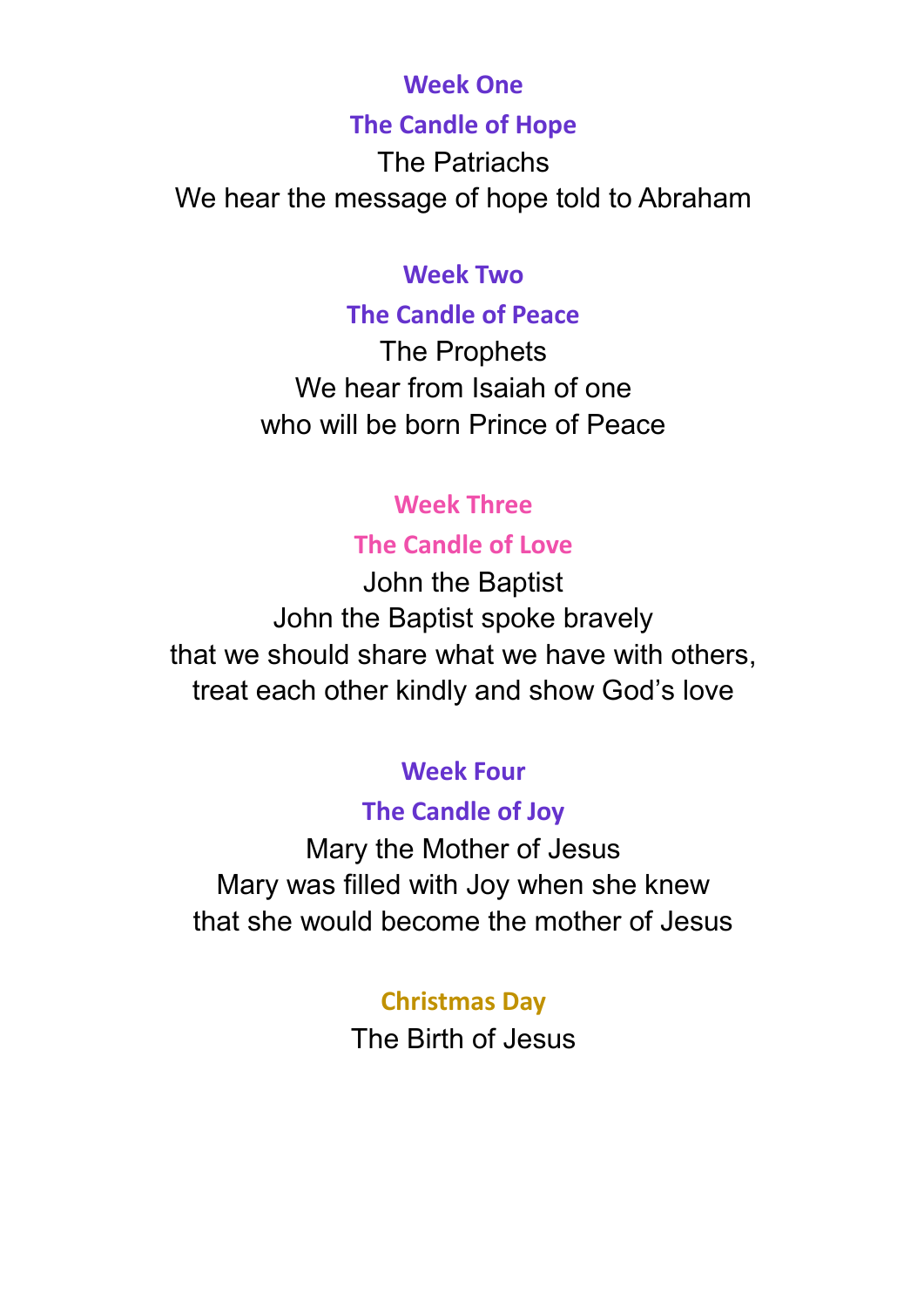

**First Candle - The Candle of Hope (Purple Candle) The Patriachs, Abraham, the Old Testament Ancestors of Jesus**

Leader: May your hearts be filled with hope as you hear the promises God made to bless all the peoples on earth through Abraham, the father of our faith. **All: Thanks be to God**

Today is the First Sunday of Advent, we will light a candle to remember the patriachs, Abraham, Isaac and Jacob, the ancestors of our faith.

#### *Genesis Chapter 12*

*Now the Lord said to Abram, 'Go from your country and your kindred and your father's house to the land that I will show you. I will make of you a great nation, and I will bless you, and make your name great, so that you will be a blessing. I will bless those who bless you, and the one who curses you I will curse; and in you all the families of the earth shall be blessed. (NRSV)*

Blessed are you, sovereign Lord, God of our ancestors: to you be praise and glory for ever. You called the patriarchs to live by the light of faith and to journey in the hope of your promised fulfilment. May we be obedient to your call and be ready and watchful to receive your Christ, a lamp to our feet and a light to our path; for you are our light and our salvation. Blessed be God for ever.

*(A person lights the first candle here)*

Leader: Let us pray:

**Lord Jesus we give thanks for our Father Abraham who by faith obeyed your call and became the father of many nations. Give us faith to listen to your voice that our hearts may be filled with the hope of our Lord Jesus. Amen.**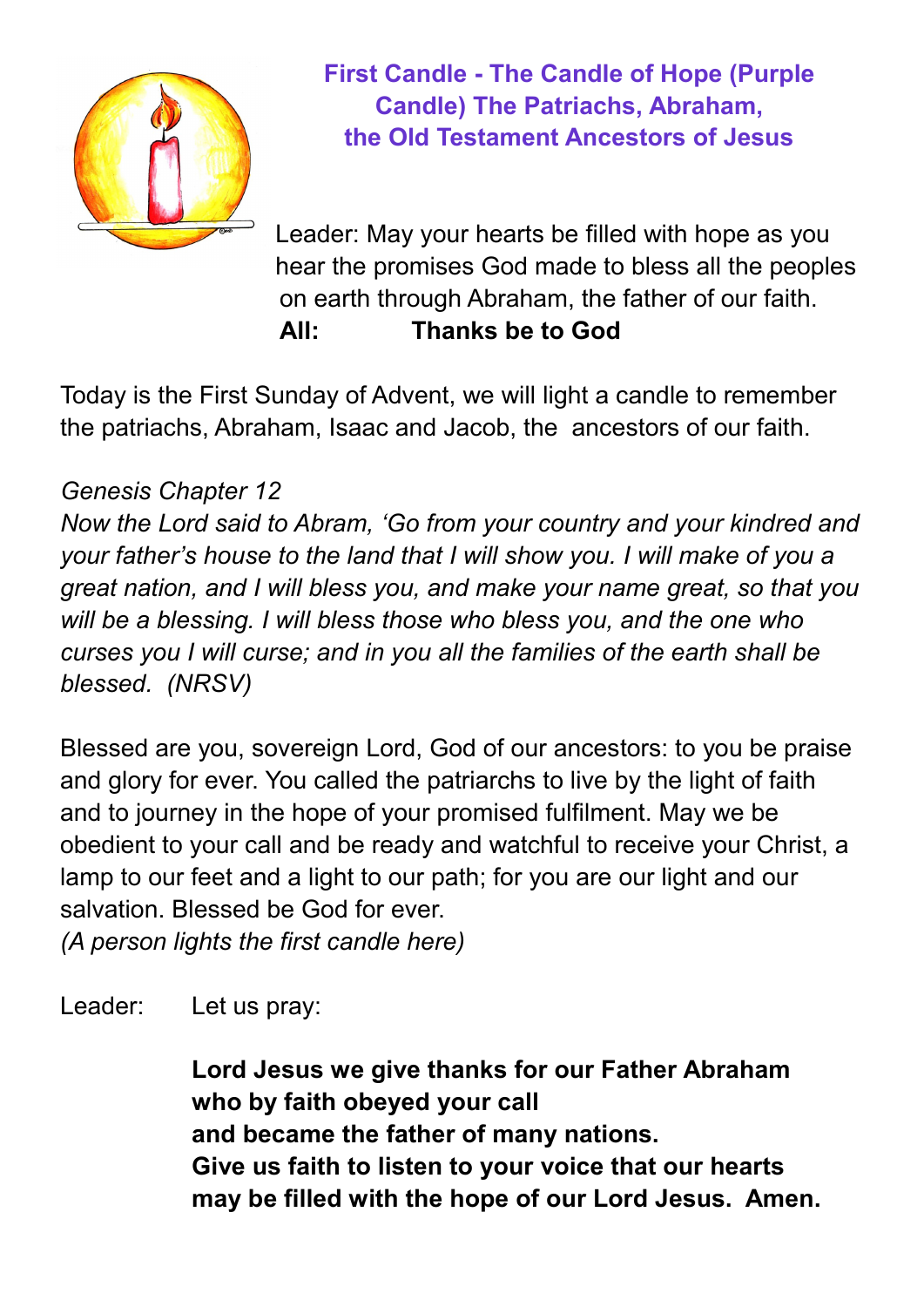

# **Second Candle - The Candle of Peace (Purple Candle) The prophets who foretold the birth of Jesus**

Leader: May your hearts be filled with peace as you hear the words of the prophet Isaiah who told of one who would be born the Prince of Peace. **All: Thanks be to God**

Last Sunday we lit the First Candle of Hope in our Advent Wreath, and celebrated the patriarchs. We light it again as we place our hope in Jesus the blessing of God for all nations. *(A person now lights the first candle)*

#### Isaiah Chapter 9

*For a child has been born for us, a son given to us; authority rests upon his shoulders; and he is named Wonderful Counsellor, Mighty God, Everlasting Father, Prince of Peace. His authority shall grow continually, and there shall be endless peace for the throne of David and his kingdom. He will establish and uphold it with justice and with righteousness from this time onwards and for evermore. The zeal of the Lord of hosts will do this. (NRSV)*

Blessed are you, sovereign Lord, just and true: to you be praise and glory for ever. Of old you spoke by the mouth of your prophets, but in our days you speak through your Son, whom you have appointed the heir of all things. Grant us, your people, to walk in his light, that we may be found ready and watching when he comes again in glory and judgement; for you are our light and our salvation. Blessed be God for ever. *(A person now lights the second candle)*

Leader: Let us pray: **All: Lord God you spoke through your prophets and promised a kingdom of peace. We welcome you Lord Jesus, the Prince of Peace and our hearts long for the establishment of your kingdom of justice and righteousness. Amen.**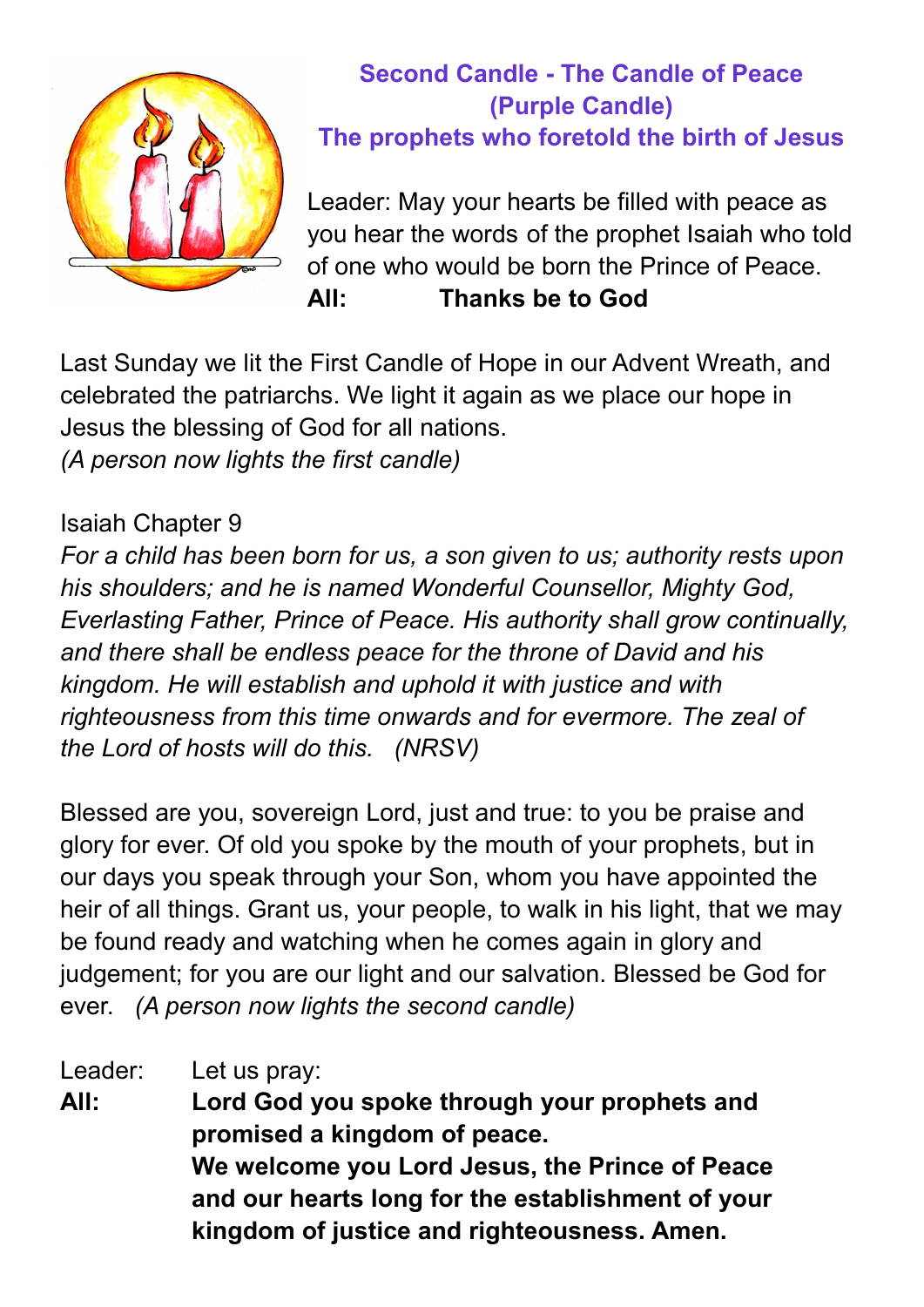

# **Third Candle - The Candle of Love (Pink Candle) John The Baptist**

Leader: May your hearts be filled with God's love towards all people as you consider the life of sacrifice and encouragement of John the Baptist. **All: Thanks be to God**

Last Sunday we the lit the Candles of Hope and Peace. *(A person now lights the Candles of Hope, and Peace.)*

Today is the Third Sunday of Advent and we light the Candle of Love and remember John the Baptist.

### *Matthew Chapter 3*

*In those days John the Baptist appeared in the wilderness of Judea, proclaiming, 'Repent, for the kingdom of heaven has come near.' This is the one of whom the prophet Isaiah spoke when he said, 'The voice of one crying out in the wilderness: "Prepare the way of the Lord, make his paths straight."' (NRSV)*

Blessed are you, sovereign Lord, just and true: to you be praise and glory for ever. Your prophet John the Baptist was witness to the truth as a burning and shining light. May we your servants rejoice in his light, and so be led to witness to him who is the Lord of our coming kingdom, Jesus our Saviour and King of the ages. Blessed be God for ever.

*(A person now lights the pink candle)*

Leader: Let us pray:

**All: Lord Jesus, your servant John the Baptist called people to prepare for your coming by caring for one another. Give us willing hearts to reach out to all people in need with your love and compassion. Amen.**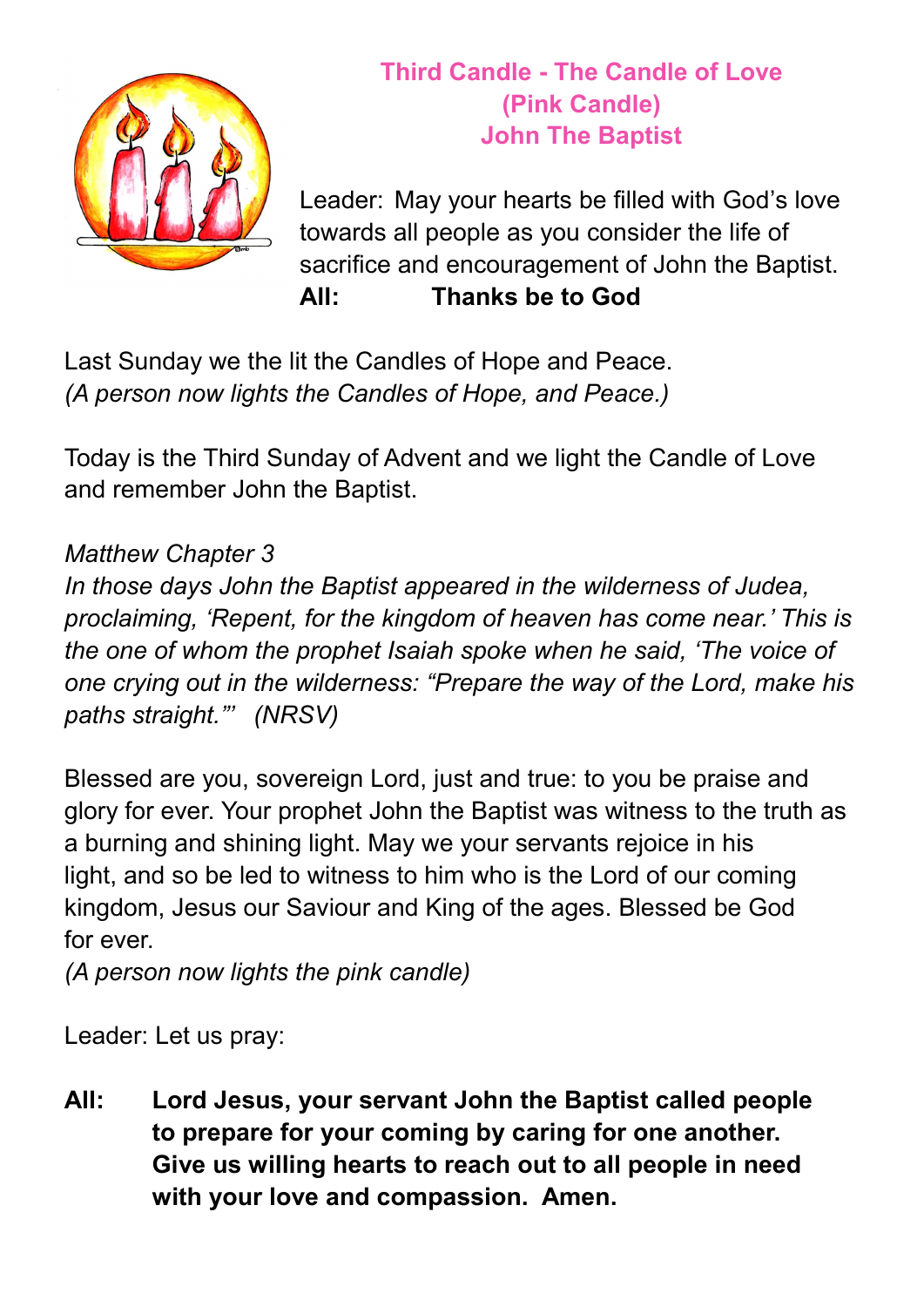

# **Fourth Candle - The Candle of Joy Mary the Mother of Jesus**

Leader: May your hearts be filled with joy as you hear the song of Mary, the Mother of Jesus. **All: Thanks be to God**

Last Sunday we lit the Candles of Hope, Peace and Love *(A person now lights the Candles of Hope, Peace, and Love)*

Today we light the Fourth Candle of Advent, the Candle of Joy, as we remember Mary the mother of Jesus

*Luke Chapter 1 And Mary said, 'My soul magnifies the Lord, and my spirit rejoices in God my Saviour, for he has looked with favour on the lowliness of his servant. Surely, from now on all generations will call me blessed; for the Mighty One has done great things for me, and holy is his name. His mercy is for those who fear him from generation to generation. He has shown strength with his arm; he has scattered the proud in the thoughts of their hearts. He has brought down the powerful from their thrones, and lifted up the lowly; he has filled the hungry with good things, and sent the rich away empty. He has helped his servant Israel, in remembrance of his mercy, according to the promise he made to our ancestors, to Abraham and to his descendants for ever.' (NRSV)*

Blessed are you, sovereign Lord, merciful and gentle: to you be praise and glory for ever. Your light has shone in our darkened world through the child-bearing of blessed Mary; grant that we who have seen your glory may daily be renewed in your image and prepared like her for the coming of your Son, who is the Lord and Saviour of all. Blessed be God for ever. *(Light the fourth pink candle now.)*

Leader: Let us pray:

**All: Alleluia, alleluia. Mary Mother of Jesus, blessed are you among women, and blessed is the fruit of your womb. Alleluia!**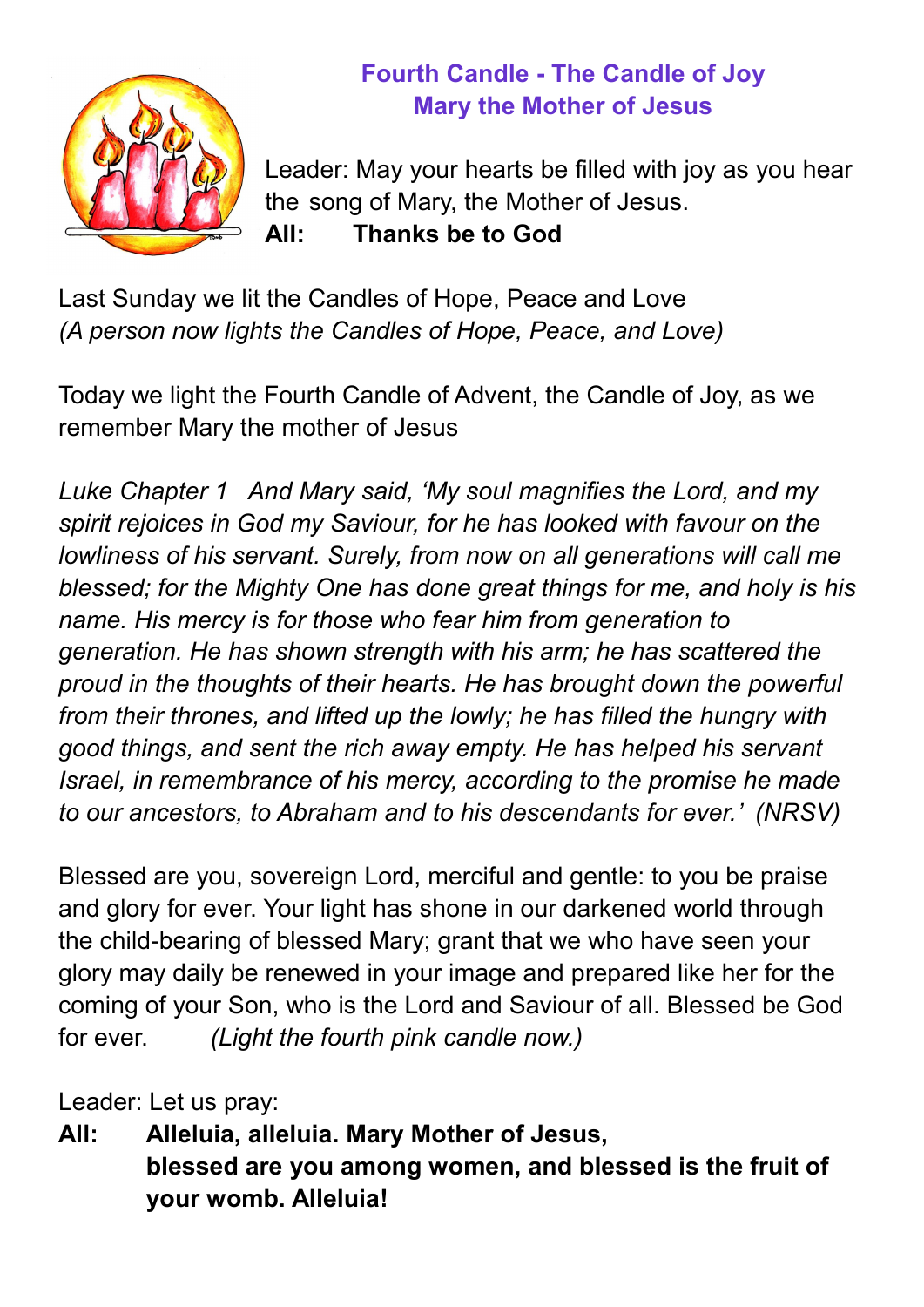

# **The Last Candle - The Birth of Christ (White Candle) Jesus is born on Christmas Day**

Leader: Today we celebrate the birth of Jesus Christ our Lord **All: Thanks be to God**

Today is Christmas Day the day on which we celebrate the gift to us of the birth of Jesus and recall the hope we have in Christ. Today we light again the Candles of Hope, Peace, Love and Joy.

# *(Each candle will be lit as the reader speaks)*

**First Candle** - We speak of hope - because God keeps his promises to us.

**Second Candle** - We work for peace - because Jesus is the 'Prince of Peace' and he calls his children to work for peace in his name.

**Third Candle** - We show love - because Jesus gave everything for us and led us to know the forgiveness of God.

**Fourth Candle** - We share joy - because the Holy Spirit fills our hearts and minds with the presence the God

**Last Candle** Now we light our last candle to remember the birth of our Lord and Saviour Jesus Christ which we celebrate this Christmas Day.

## *Luke 2*

*And she gave birth to her firstborn son and wrapped him in bands of cloth, and laid him in a manger, because there was no place for them in the inn. In that region there were shepherds living in the fields, keeping watch over their flock by night. Then an angel of the Lord stood before them, and the glory of the Lord shone around them, and they were terrified. But the angel said to them, 'Do not be afraid; for see—I am bringing you good news of great joy for all the people: to you is born this day in the city of David a Saviour, who is the Messiah, the Lord. This will be a sign for you: you will find a child wrapped in bands of cloth and lying in a manger.' (NRSV)* (*Light the white Christ Candle now.)*